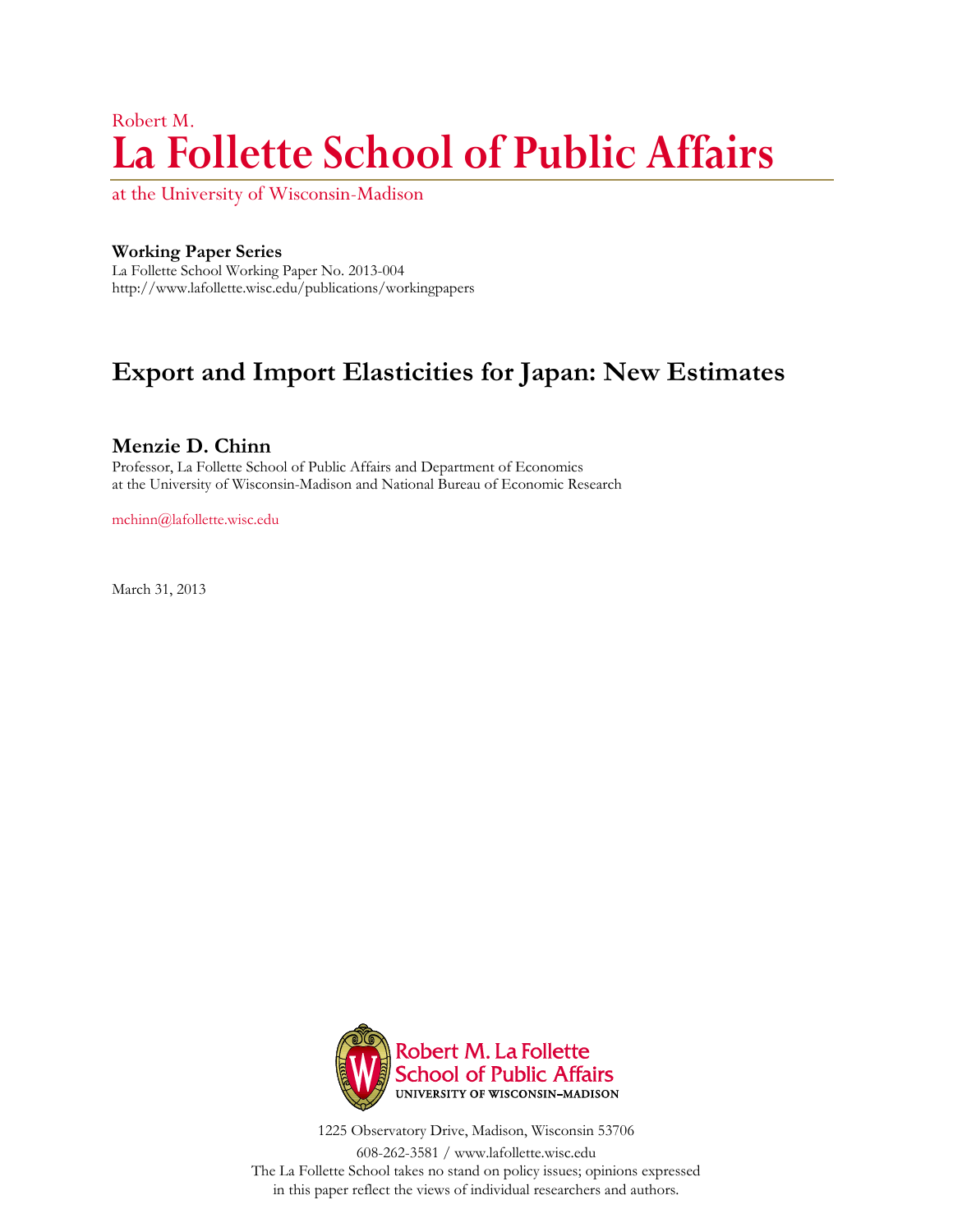## **Export and Import Elasticities for Japan:**

### **New Estimates**

by

Menzie D. Chinn University of Wisconsin, Madison and NBER

March 31, 2013

#### **Abstract**

This paper re-examines aggregate and disaggregate import and export demand functions for Japan. This re-examination is warranted the country has undergone substantial structural transformation, particularly with regard to the East Asian production chain. In the long run, nonfuel goods imports are highly income sensitive, while the price elasticity is near unity. Goods exports are similarly income sensitive. The price elasticity is around 0.7. In these preferred specifications, the Marshall-Lerner conditions hold, so that an exchange rate depreciation results in an improved trade balance.

**Keywords:** imports, exports, elasticities, competitiveness, unit labor costs.

**JEL Classification:** F31, F41

**Acknowledgements:** I thank Rudolfs Bems for providing data on export weights. Faculty research funds of the University of Wisconsin-Madison are gratefully acknowledged.

**Correspondence:** LaFollette School of Public Affairs; and Department of Economics, University of Wisconsin, 1180 Observatory Drive, Madison, WI 53706-1393. Email: mchinn@lafollette.wisc.edu .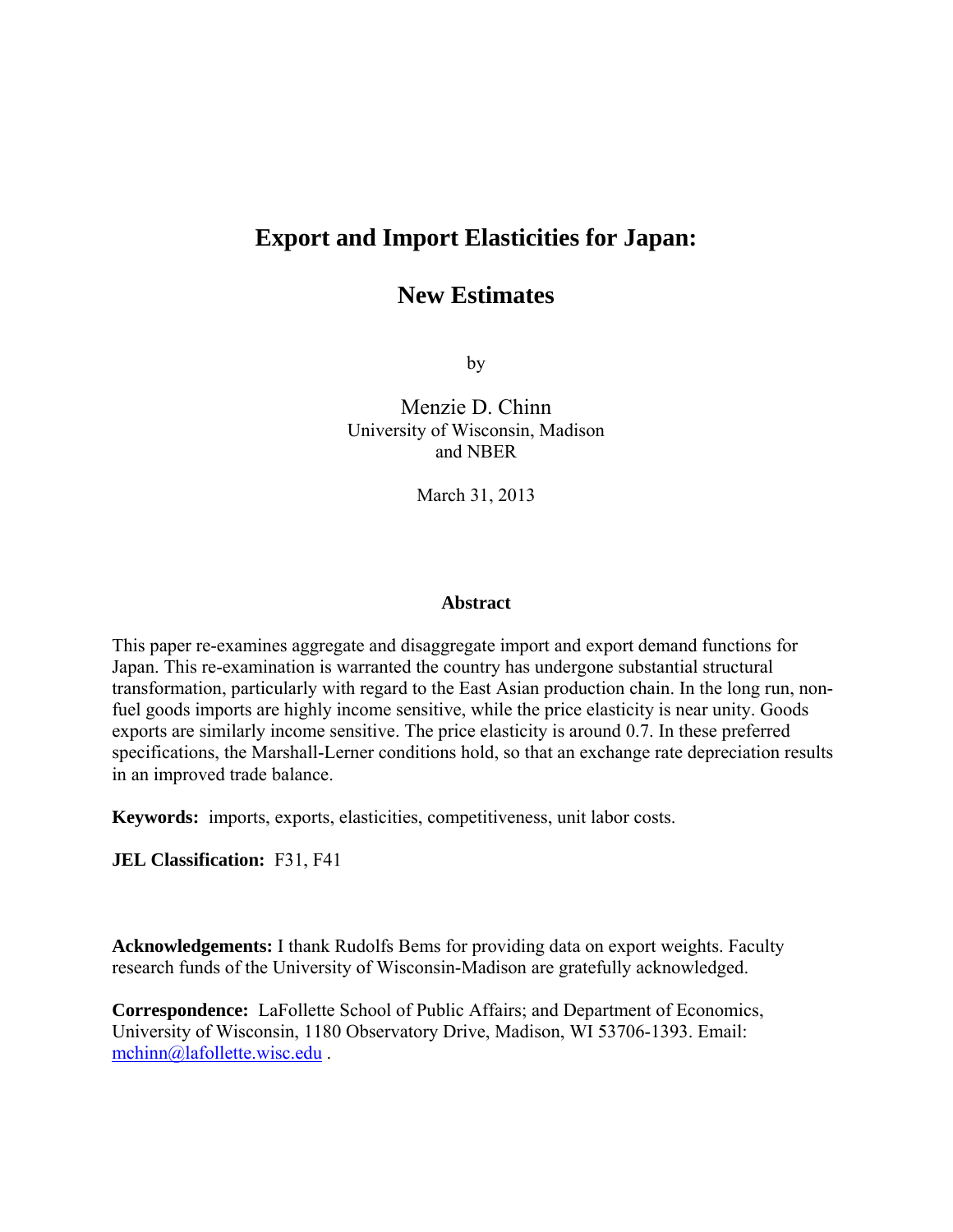#### **1. Introduction**

This paper examines the relationship between Japanese aggregate trade flows, real exchange rates and incomes. While this literature has a long and venerable history, a re-examination is justified, as some of the most recent work on this subject cast doubt on the existence of a stable link between relative prices and trade flows. Moreover, the substantial structural change that has occurred since the 1990's – in particular the "hollowing out" of Japan's industrial base – suggests that previous estimates of the sensitivity of Japanese trade flows to exchange rates may have changed. This concern has been amplified by the recent advent of an annual trade deficit (see Figure 1). Moreover, some observers have pinned hopes for a resumption of Japanese growth on then yen depreciation and resulting expenditure switching that has occurred since the latter part of 2012.

The analysis relies upon the Johansen procedure, which is used to determine whether cointegrating relations exist, and how trade flows respond to deviations in long run relationships. Special attention is focused on how the results differ depending upon the exact measure of the exchange rate used and the composition of the trade variable examined.

The results indicate that there is a statistically significant relationship between exports of goods, rest-of-world income and the real exchange rate. The unit labor cost deflated measure of the dollar yields the strongest evidence of cointegration. For Japanese imports, there appears to be some evidence of cointegration, although the plausibility of the results depends on the category of imports examined.

1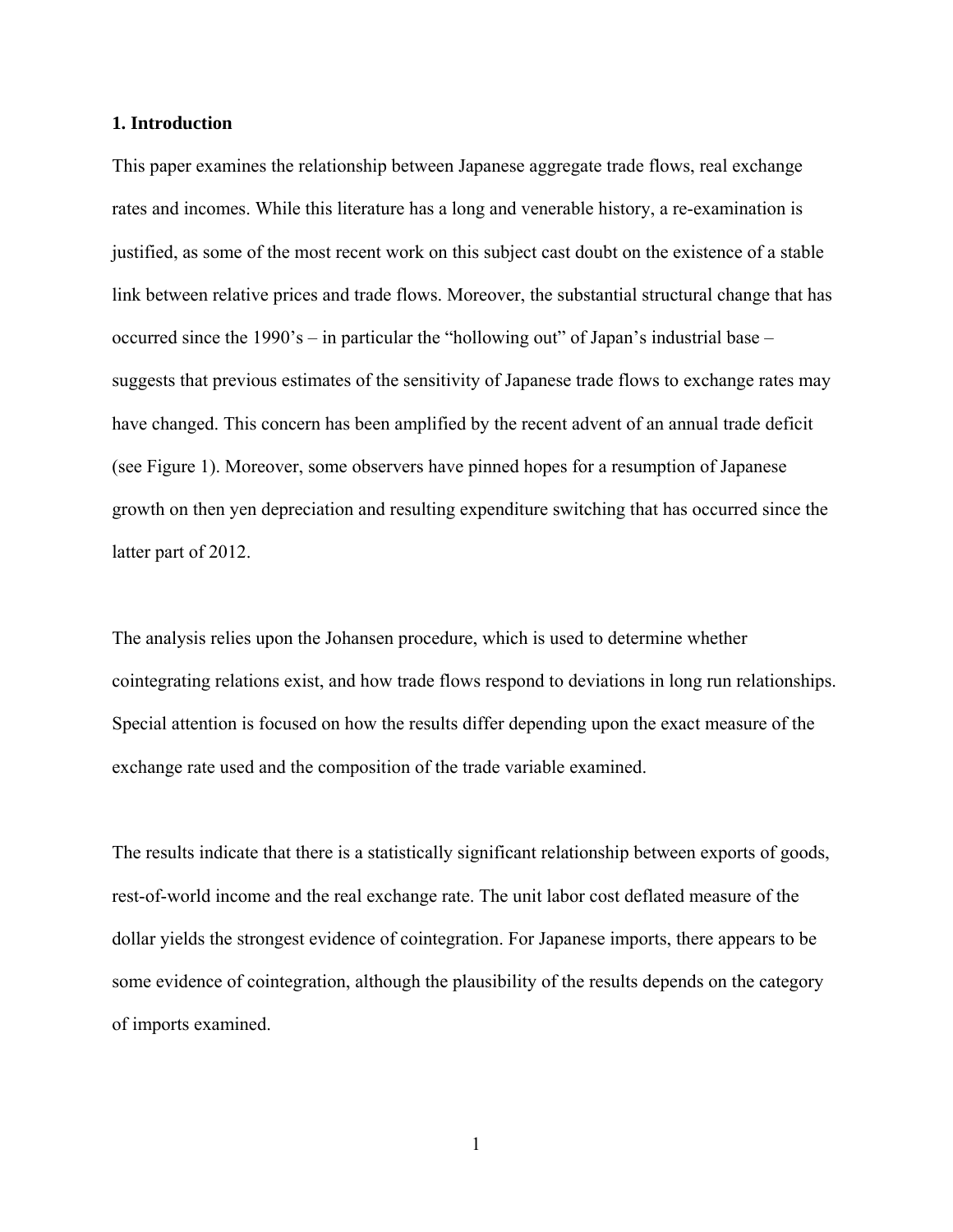#### **2. Theory and Literature Review**

The empirical specification is motivated by the traditional, partial equilibrium view of trade flows. Goldstein and Khan (1985) provide a clear exposition of this "imperfect substitutes" model. To set ideas consider the algebraic framework that Rose (1991) uses. Demand for imports in Japan and the Rest-of-the-World (RoW) is given by:

(1) 
$$
D_{Imp}^{Jpn} = f_1^{Jpn} (Y^{Jpn}, P_{Imp}^{Jpn})
$$

(2) 
$$
D_{Imp}^{Row} = f_1^{Row}(Y^{Row}, P_{Imp}^{Row})
$$

where  $P_{Imp}$  is the price of imports relative to the economy-wide price level. The supply of exports is given by:

$$
(3) \tS_{Exp}^{Jpn} = f_2^{Jpn}(P_{Exp}^{Jpn})
$$

$$
(4) \tS_{Exp}^{Row} = f_2^{Row}(P_{Exp}^{Row})
$$

Note that the price of imports into Japan is equal to the price of foreign exports adjusted by the real exchange rate.

(5) 
$$
P_{Imp}^{Jpn} = E \times P_{Exp}^{Row}
$$

where *E* is the nominal exchange rate in Japanese yen per unit of foreign currency, and the real exchange rate is

$$
Q = \frac{E \times P^{Row}}{P^{Jpn}}
$$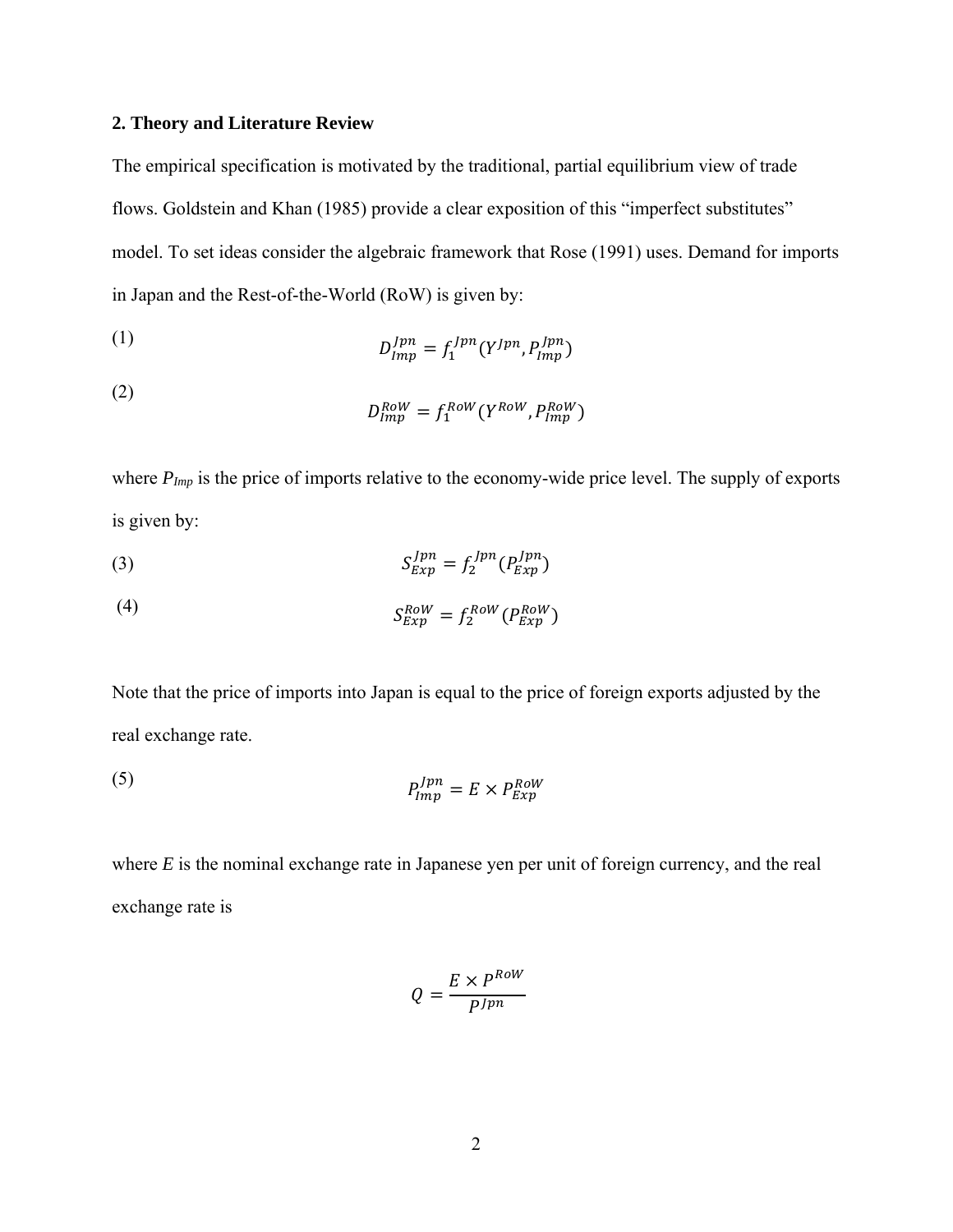where *P* represents the aggregate level of prices. An analogous equation applies for imports into the rest-of-the-world. Imposing the equilibrium conditions that supply equals demand, one can write out import and export equations (assuming log-linear functional forms):

(6) 
$$
Imp_t = \beta_0 + \beta_1 q_t + \beta_2 y_t^{Jpn} + \varepsilon_{1t}
$$

(7) 
$$
Exp_t = \delta_0 + \delta_1 q_t + \delta_2 y_t^{Row} + \varepsilon_{2t}
$$

where  $\delta_1 > 0$  and  $\delta_2 > 0$  and  $\beta_1 < 0$  and  $\beta_2 > 0$ .

One can interpret equations (6) and (7) as semi-reduced form equations. Consider equation (6); this expression collapses the relationship between the relative import price and imports (equation 1) and the relationship between the exchange rate and relative prices (equation 5) into one equation. To the extent that one takes the real exchange rate as "more exogenous" than the relative price of imports, this approach makes more sense when the economic question at hand is "what is the response of imports to a one percent change in the real exchange rate?"

The literature on Japanese trade equations is large. In this review, I focus on those studies conducted in the cointegration framework, largely because the earlier econometric literature pertains to much earlier data samples. In addition, recent work has relied on more powerful econometric techniques, such as the multivariate maximum likelihood estimation procedure of Johansen (1988). In conjunction with additional data, this procedure has provided more evidence of cointegration than obtained in previous studies (e.g., Rose, 1991).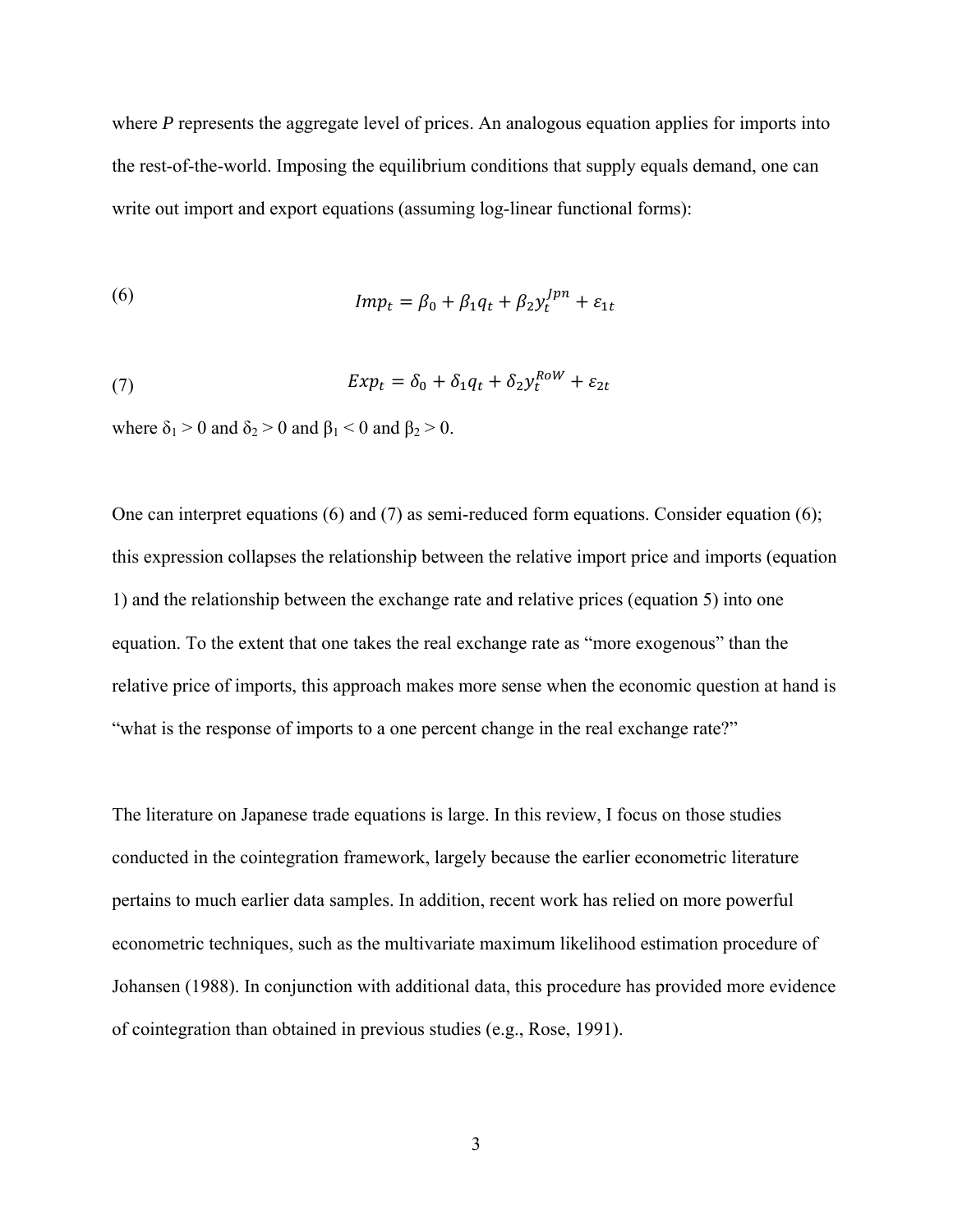The analysis most closely related to this one is an exhaustive study conducted by Hooper et al. (2000). They find evidence of cointegration for both Japanese exports and imports over the 1960-1994 period, using relative prices (either import or export prices relative to broad deflators) or a real effective exchange rate. For the relative price specifications, they find unitary income elasticities for both exports and imports. For price elasticities, exports respond with unit elasticity, while import demand is relatively more inelastic, at 0.3.

When using the IMF's real exchange rate measure, the income elasticity for exports ranges from 1.5 to 2.8, while the price elasticity ranges from 0.7 to 1.8. For imports, the income elasticity ranges from 1 to 4, while the price ranges from 1 to 11; the high end estimates pertain to specifications allowing lags of first differences over two years.<sup>1</sup>

Crane, et al. (2007) update the Hooper et al. (2000) approach using data up to 2006. They find that for Japan, the import income elasticity is 1.94, while imports appear to be (relative) price insensitive. For exports, they find that the income elasticity is 1.7, while the elasticity with respect to the exchange rate is about 0.3.

#### **3. Data and Estimation**

#### *3.1 Data*

.

For measures of trade flows, data on real imports and exports of goods and services (2005 chain weighted yen) were obtained. These series are depicted in Figures 2 and 3. Domestic economic activity was measured by Japanese GDP in 2005 Chain weighted yen. Foreign economic activity was measured by Rest-of-World GDP, calculated by chain-weighting real growth rates expressed

<sup>&</sup>lt;sup>1</sup> Results reported in the appendix to the working paper version (Hooper et al, 1998).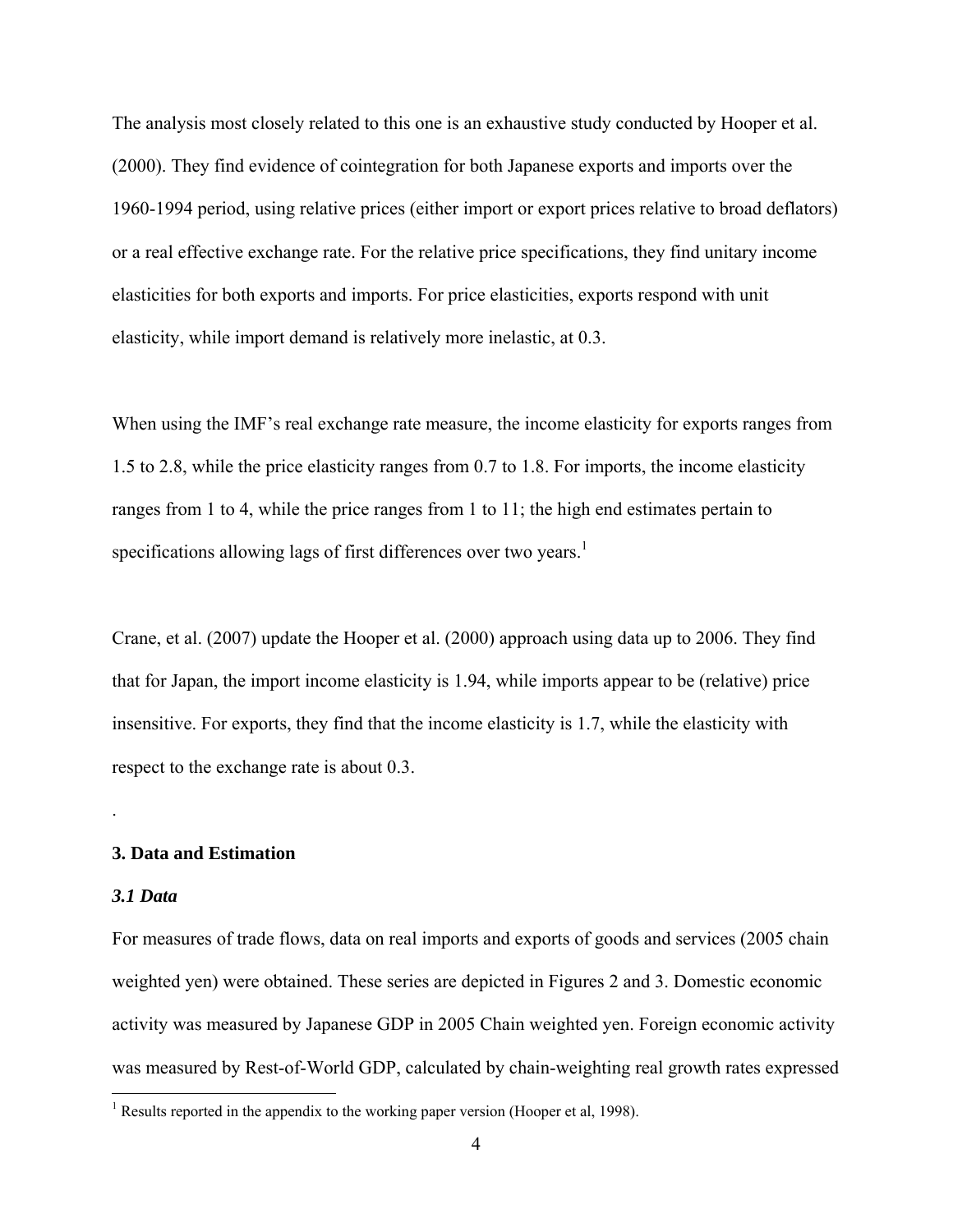in real domestic currency units. This measure rest-of-world GDP is weighted by Japanese exports to major trading partners.

Two different exchange rate indices were utilized. The first is the most ubiquitous – the IMF's CPI deflated index. The second is the IMF's trade-weighted real exchange rate deflated using unit labor costs. Both series are shown in Figure 3 (rescaled to equal 0 in 1990q1). (A third measure, a PPI deflated rate is not available for most of the sample.)

The CPI-deflated measure is probably the less desirable on a priori grounds since it incorporates the prices of many non-traded goods that are unlikely to be relevant to flows of traded goods (although they might be indicative of costs of services).

The second measure merits some more detailed discussion. The unit labor cost deflated measure is best thought of as an empirical proxy for "cost competitiveness". It is an imperfect measure, at best, measuring labor costs, rather than total costs. To see how this variable is related to the PPI based index, consider a markup model of pricing:

(8) 
$$
p_t^T = \log[(1 + \mu) \left(\frac{W_t}{A_t}\right)]
$$

where  $p<sup>T</sup>$  is the log nominal price of tradable goods,  $\mu$  is percentage markup, W is the nominal wage rate, *A* is labor productivity per hour. *W*/*A* is therefore unit labor cost. Re-expressing the real exchange rate

$$
q_t = e_t - p_t^{Jpn} + p_t^{Row}
$$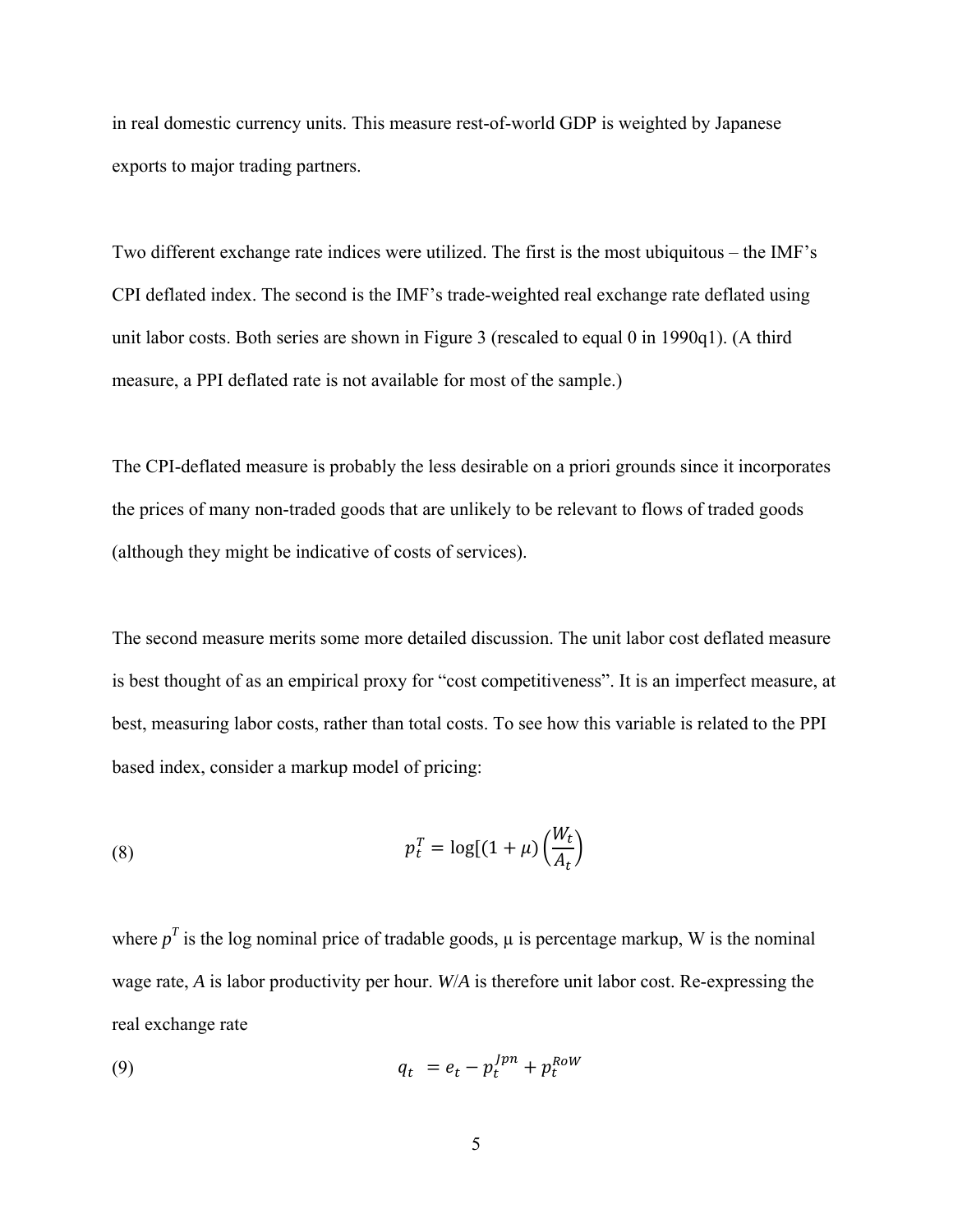using equation (8) for prices yields:

(10) 
$$
q_t^{ULC} = e_t - (w_t^{Jpn} - a_t^{Jpn}) - (w_t^{Row} - a_t^{Row})
$$

(holding markups constant). In this case, the real exchange rate is the nominal rate adjusted by wages and productivity levels. As productivity levels rise, the real dollar cost of production falls, while rising wages cause an appreciated real dollar. This definition of the real exchange rate also fits in with a Ricardian model of trade (Golub, 1994). The drawback of this measure as constructed by the IMF is that it includes only relative manufacturing labor costs for other industrial countries, and hence omits important trading partners, including China.

#### *3.2 Estimation*

 $\overline{a}$ 

Estimation is implemented on data spanning a period of 1990q1-2012q3 (data availability goes back to 1980, but I truncate it to a later period to focus on the period encompassing the period of structural change in the industrial sector.) This period spans three episodes of yen appreciation and two episodes of yen depreciation. (I also examine a shorter period that ends before the great recession.)

The Johansen (1988) and Johansen and Juselius (1990) maximum likelihood procedure is implemented in order to test for cointegration and identify the cointegrating vector. $2$  For the import system, the procedure estimates the following vector error correction model:

<sup>&</sup>lt;sup>2</sup> See Banerjee et al. (1993) for additional discussion. Chinn (2005) implements the approach described below.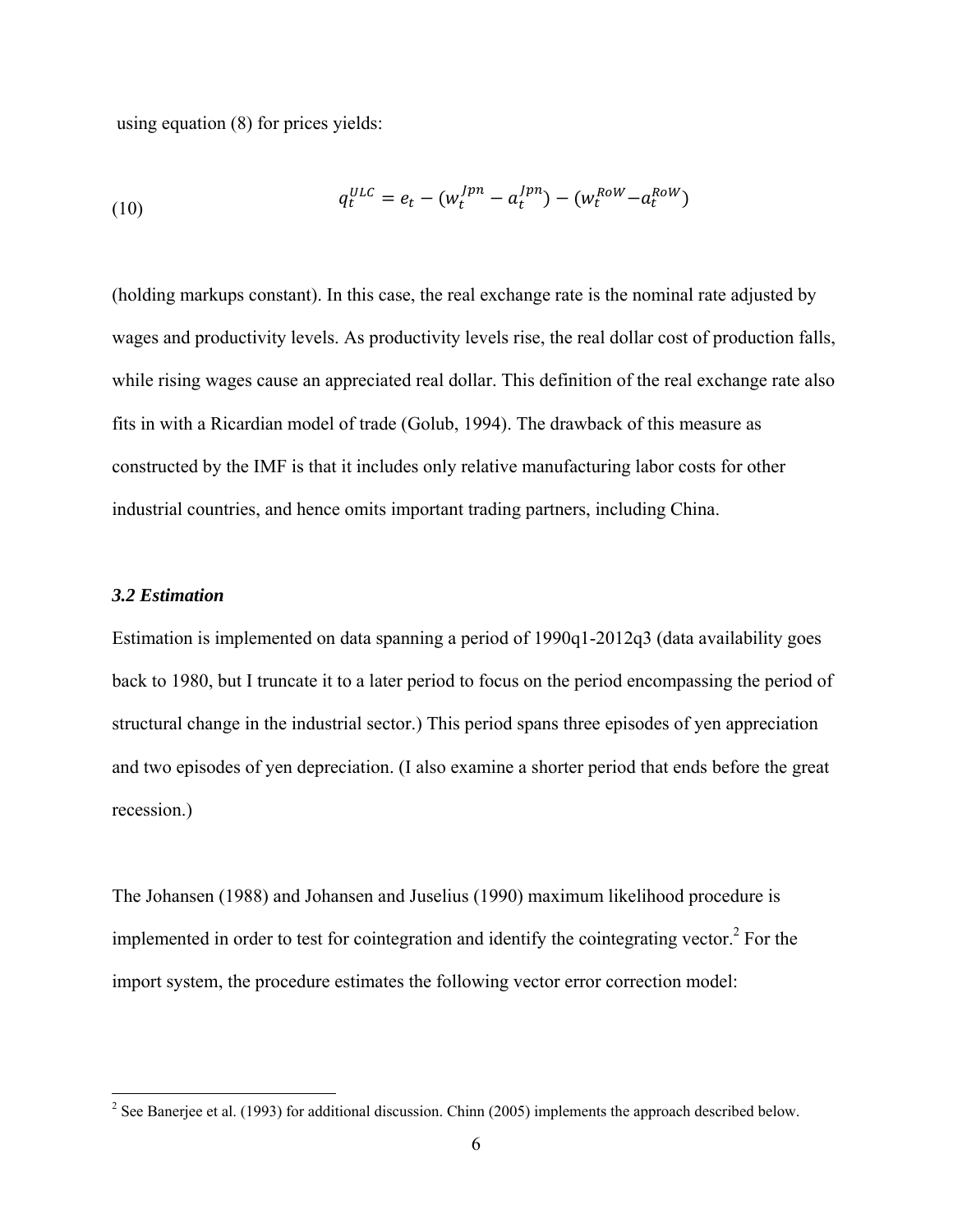$$
\Delta Imp_t^{Jpn} = \gamma_{10} + \varphi_1 \left( Imp_{t-1}^{Jpn} - \beta_1 q_{t-1} - \beta_2 y_{t-1}^{Jpn} \right) + \gamma_{11} \Delta Imp_{t-1}^{Jpn} + \gamma_{12} \Delta q_{t-1} + \gamma_{13} \Delta y_{t-1}^{Jpn} + e_{1t}
$$
\n
$$
(11)
$$
\n
$$
\Delta q_t = \gamma_{20} + \varphi_2 \left( Imp_{t-1}^{Jpn} - \beta_1 q_{t-1} - \beta_2 y_{t-1}^{Jpn} \right) + \gamma_{21} \Delta Imp_{t-1}^{Jpn} + \gamma_{22} \Delta q_{t-1} + \gamma_{23} \Delta y_{t-1}^{Jpn} + e_{2t}
$$

$$
\Delta y_t^{Jpn} = \gamma_{30} + \varphi_1 \left( Imp_{t-1}^{Jpn} - \beta_1 q_{t-1} - \beta_2 y_{t-1}^{Jpn} \right) + \gamma_{31} \Delta Imp_{t-1}^{Jpn} + \gamma_{32} \Delta q_{t-1} + \gamma_{33} \Delta y_{t-1}^{Jpn} + e_{3t}
$$

For exports, the system estimated is:

$$
\Delta Exp_t^{Jpn} = \gamma_{40} + \varphi_4 \left( Exp_{t-1}^{Jpn} - \delta_1 q_{t-1} - \delta_2 y_{t-1}^{Row} \right) + \gamma_{41} \Delta Exp_{t-1}^{Jpn} + \gamma_{42} \Delta q_{t-1} + \gamma_{43} \Delta y_{t-1}^{Row} + e_{4t}
$$
\n(12)

$$
\Delta q_t = \gamma_{50} + \varphi_5 \left( Exp_{t-1}^{Jpn} - \delta_1 q_{t-1} - \delta_2 y_{t-1}^{Row} \right) + \gamma_{51} \Delta Exp_{t-1}^{Jpn} + \gamma_{52} \Delta q_{t-1} + \gamma_{53} \Delta y_{t-1}^{Row} + e_{5t}
$$

$$
\Delta y_t^{Row} = \gamma_{60} + \varphi_6 \left( Exp_{t-1}^{Jpn} - \delta_1 q_{t-1} - \delta_2 y_{t-1}^{Row} \right) + \gamma_{61} \Delta Exp_{t-1}^{Jpn} + \gamma_{62} \Delta q_{t-1} + \gamma_{63} \Delta y_{t-1}^{Row} + e_{6t}
$$

Two test statistics for testing the alternative of cointegration against the null of no cointegration are calculated: the trace and the maximum eigenvalue statistic. Both are referred to, although generally they will agree on the existence of a cointegrating relationship, and the number of cointegrating vectors.

There are also additional specification issues related to the allowance for constants and trend terms in either the data or the cointegrating vector. I estimate two specifications -- a model with deterministic trends allowed in the data, but not in the cointegrating vector, and another with a restricted linear deterministic trend in the cointegrating vector.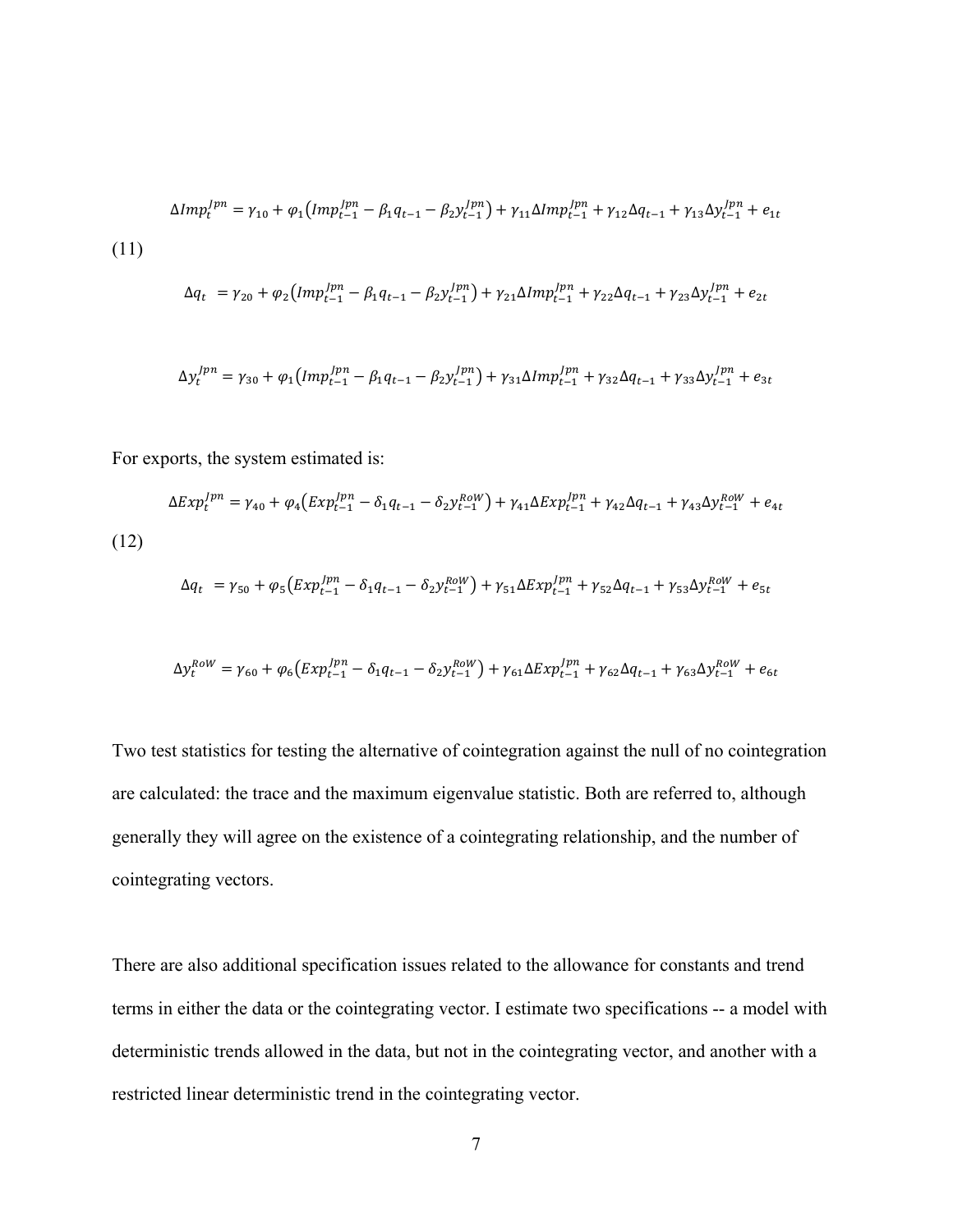The procedure provides estimates of the long run coefficients (the  $\beta$ 's and  $\delta$ 's) as well as the reversion coefficients (the φ's). The reversion coefficients are of interest for a number of reasons. First, the reversion coefficients on the trade flows should be negative, and statistically significant, indicating that imports and exports respond to a disequilibrium in the cointegrating relationship by closing the gap. Second, to the extent that one would like to interpret the estimated coefficients as it would be useful to be able to interpret the trade flows as responding to exogenous movements in the other variables, while the reverse is not true. Technically speaking, this is equivalent to weak exogeneity of these two variables, i.e., statistically insignificant reversion coefficients for the exchange rate and income.

#### *3.3. Empirical Results*

 $\overline{a}$ 

Over the sample period, all the series fail to reject the unit root null hypothesis at the 10% level, with the exception of goods exports. That series fails to reject at the 3% level. Hence, I treat all the relevant series as integrated.

Table 1 reports the results for imports of goods and services. Results for the specification incorporating the CPI deflated real exchange rate are shown in columns 1 and 2, and for the unit labor cost deflated specification, in columns 3 and 4. The trace and maximum eigenvalue statistics indicate evidence for cointegration, although using the conservative 1% significance levels leads to mixed evidence regarding the exact number in most instances.<sup>3</sup>

 $3$  One could adjust for finite sample critical values, as in Cheung and Lai (1993). In the case of this study, the specifications include sufficiently few lags so that the inferences would not change if accounting for degrees of freedom.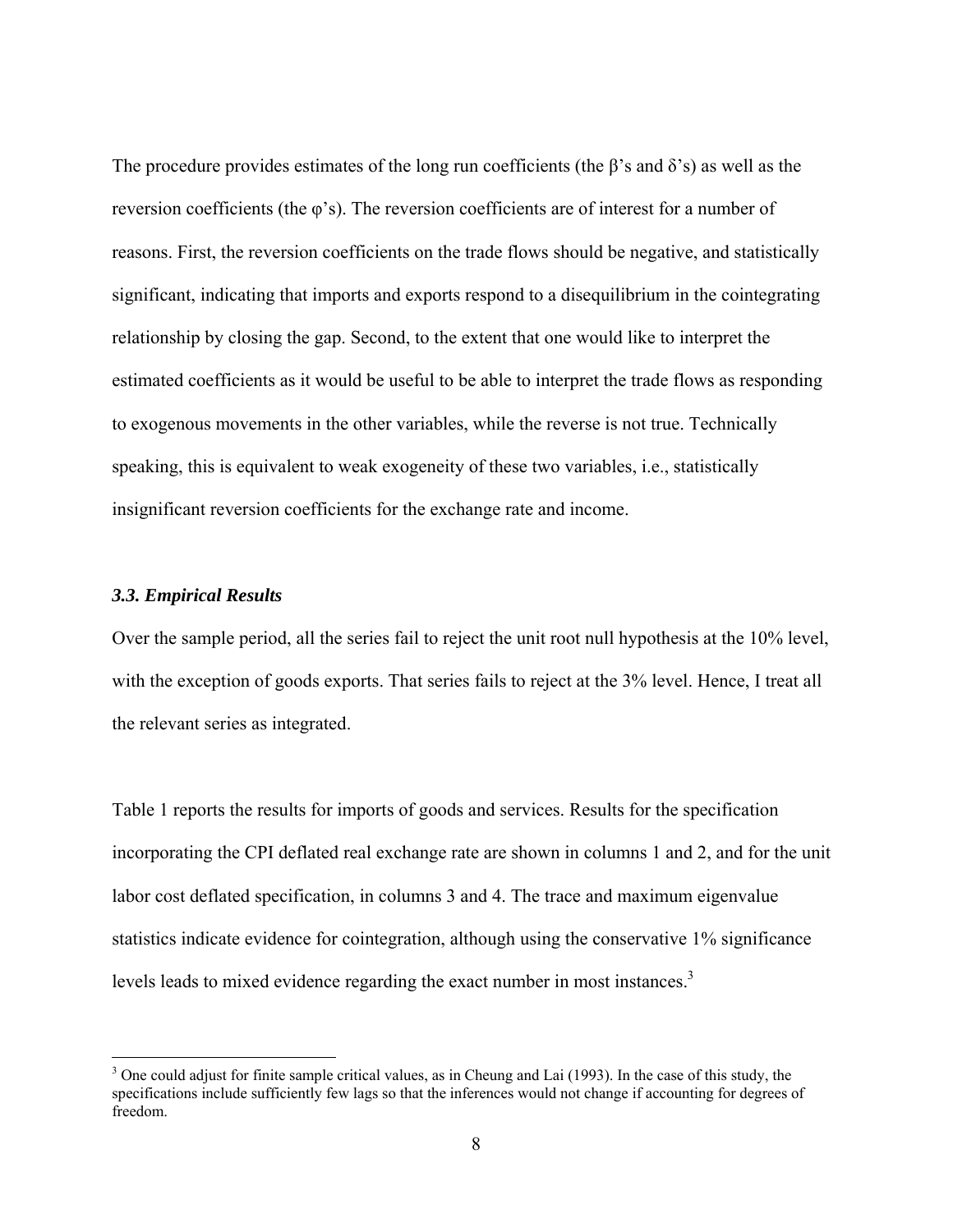One notable feature of the results is that the income elasticities are usually quite high – around 2.9 to 7.7. Interestingly, when a restricted deterministic trend is incorporated into the cointegrating vector (column 4), the income elasticity drops to a more plausible value, with imports increasing secularly about 1.6% per year. The high elasticities – greater than those reported by Crane, et al. (2007) – is consistent with the rising import penetration associated with "hollowing out" process. The price elasticities are also distributed over quite a wide range – from 0.2 to 2.2.

The reversion coefficients in the lower panel of Table 1 indicate that imports respond to disequilibria in the long run import relationship, at a rate ranging between 3% to 20% per quarter. In general, the real exchange rate and Japanese GDP do not respond to disequilibria. Only in one instance does the real exchange rate respond (the ULC deflated series, in column 4); to the extent that productivity and wages might respond to import growth, this outcome is not too implausible. The response of GDP to disequilibria (in column 3) makes less sense, although it is quantitatively small.

Japanese imports are heterogeneous, and there is reason to believe that certain components might behave differently than others. Energy commodity imports might exhibit different sensitivities to income and price variables, due to intrinsic differences or due to pricing of energy commodities in dollars. In Table 2, results based upon goods imports excluding mineral fuels are reported.

The results are similar to those found in Table 1. There is evidence of at least one cointegrating vector. The income elasticity ranges from 2.9 to 6.7. The price elasticity ranges from 0.2 to 1.0.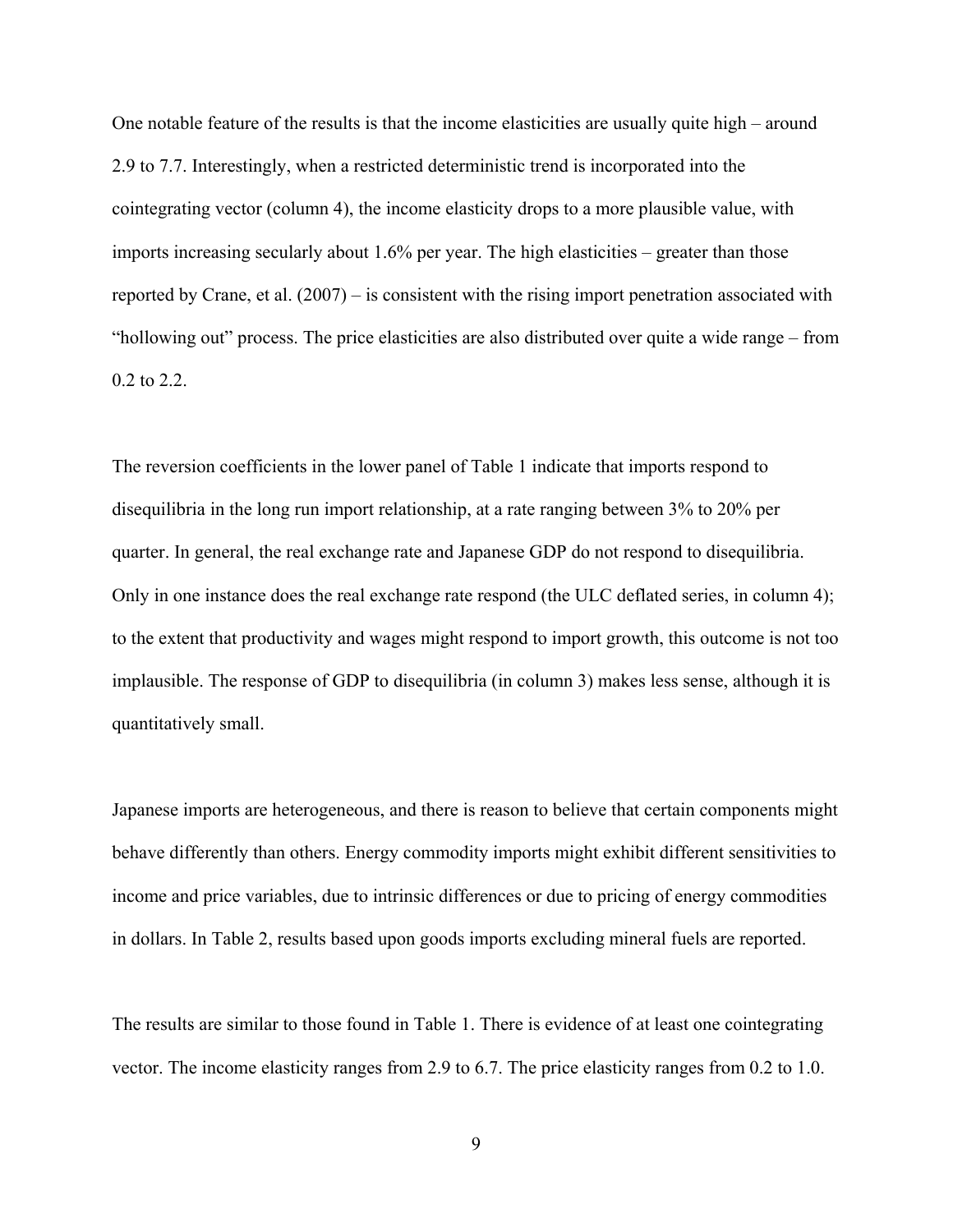In column 4, a deterministic time trend coefficient is statistically significant, and implies a 2.4% per annum trend increase in non-fuel imports. The reversion coefficients indicate that disequilibria are closed fairly quickly.

The analogous regression results for exports of goods and services are reported in Table 3. Overall, the results are much more favorable toward a finding of cointegration. The sensitivity of exports to the real exchange rate is between 0.4 to 0.7 when using the CPI deflated measure, and slightly higher  $-0.3$  to  $0.4$  – when using the ULC deflated measure. Income elasticity estimates range from 1 to 4, with marked sensitivity to the inclusion of a time trend.

The reversion coefficients indicate that export flows respond to disequilibria in the long run export relationship, and pretty rapidly: 42% to 76% per quarter. Rest-of-world GDP also responds, which seems counter-intuitive. However, the response is quantitatively small. The real exchange rate appears to be weakly exogenous for exports.

One implication of the exchange rate coefficient estimates is that the Marshall-Lerner condition sometimes does not hold in the long run; this is particularly true if one takes the unit labor cost specifications as the preferred ones.

As previously discussed, the CPI deflated real exchange rate conform to the concept of "price competitiveness", while the unit labor cost deflated measure is more closely linked to "cost competitiveness". The fact that the use of this measure results in such low elasticities is somewhat surprising. Typically, one would think that unit labor costs should be strongly related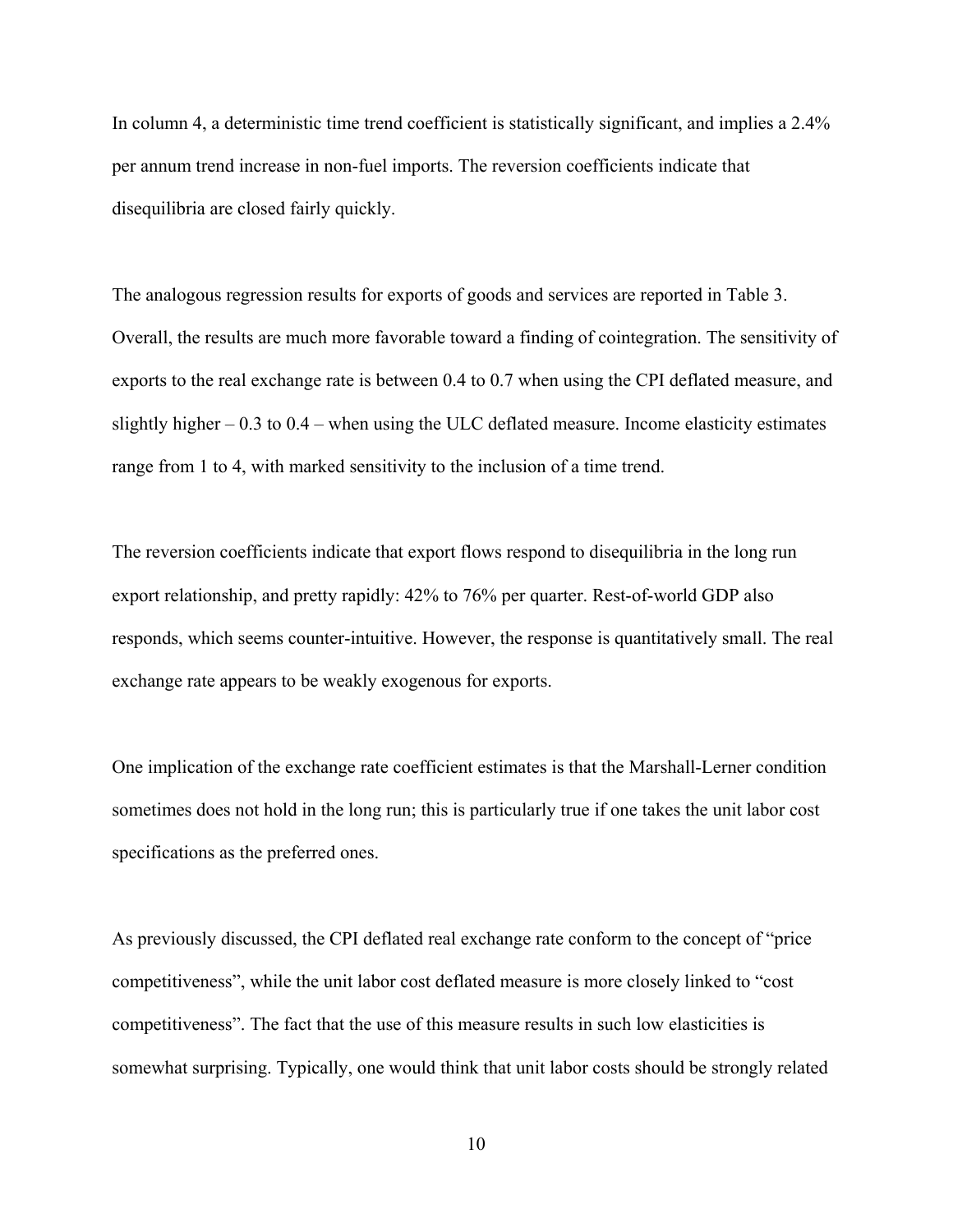to trade flows. One possible reason for the weakness of the link is that this measure focuses on trading patterns and productivity trends of manufacturing sectors in twenty other industrial countries (Zanello and Desruelle, 1997), and over the most recent period, trends relative to other *developing countries* – most importantly China – have become relatively more important.

#### **4. Tracking the Great Recession Trade Collapse**

It's reasonable to inquire whether these estimates are robust to the exclusion of the trade downturn of 2008-09. In Table 4, estimates using CPI deflated exchange rates are reported for non-fuel goods imports and goods exports. The estimates in column 1, for imports, indicate a fairly high sensitivity to real exchange rate changes (an elasticity of almost 2), with a high secular rate of import growth – almost 6% per year. One can use the import equation (alone) to simulate what the model predicts for the 2008Q1-2012Q4 period. The actual and forecast (log) levels are shown in Figure 5. (A dynamic forecast, which uses all three equations would do much worse, missing the entire decline, and overpredicting the actual imports by the end of the sample.)

When the export equation is estimated over the 90Q1-07Q4 period, the estimated (restricted) time trend is not significant. Hence, I report the no-trend result in column 2. Then the income elasticity is about unity, and the exchange rate elasticity about 0.5 – not far from the overall export (goods and services) elasticities reported by Crane, et al. (2007).

11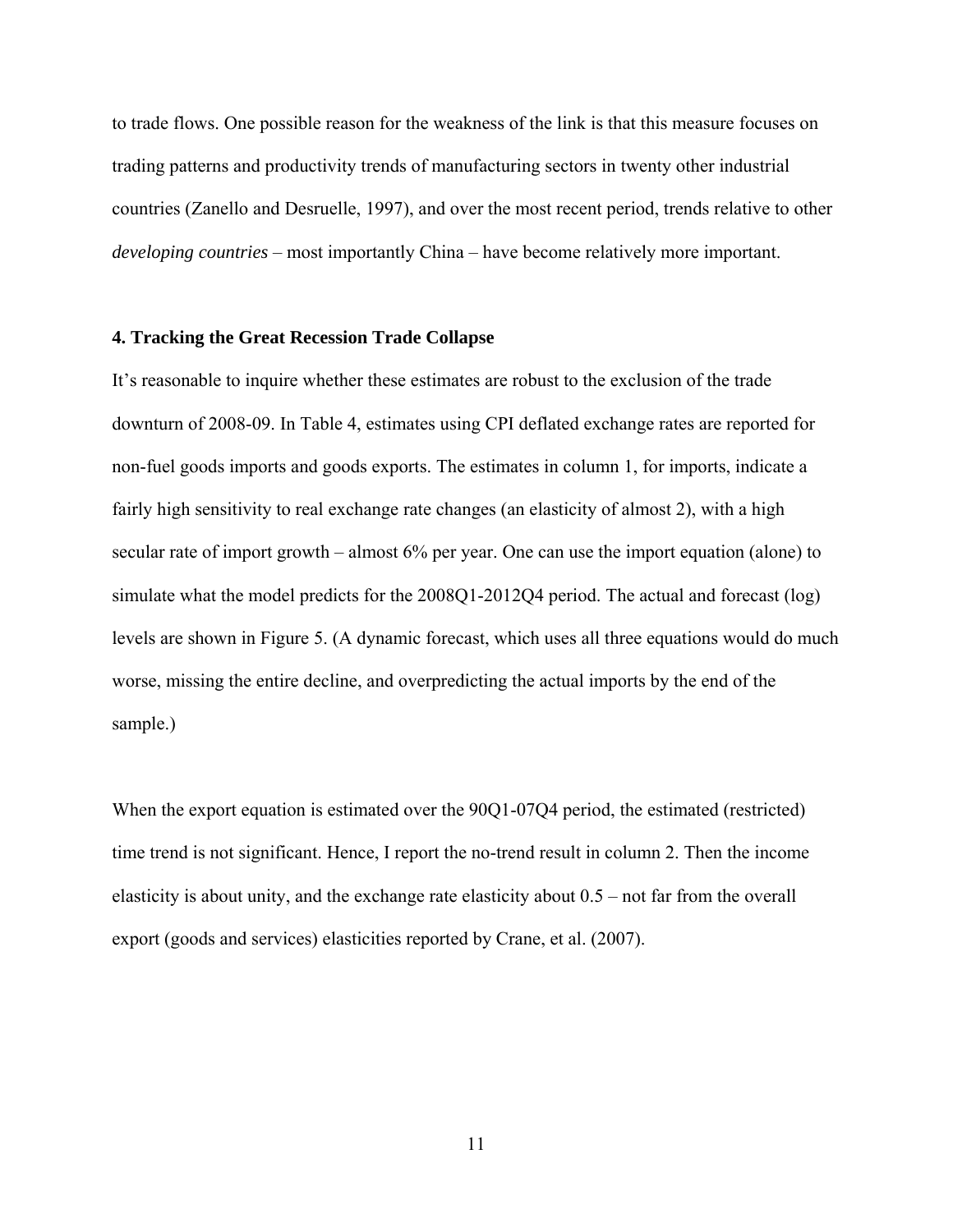Simulating the export equation (once again incorporating ex post values of the right hand side variables) yields the projection in Figure 6. The simulation tracks the actual level of log exports, although by the end of the sample, an underprediction of 6% results.

These results suggest that the Great Recession data points do not drive the estimates obtained.

#### **5. Conclusions**

There are several significant findings to be gleaned from this analysis. First, a stable long run relationship exists for Japanese goods exports, the real exchange rate and rest-of-world income. In contrast, Japanese goods imports are quite difficult to model. The long run income elasticities are particularly sensitive to the treatment of deterministic trends.

It may be useful to summarize at this point what has been learned in revisiting this subject. On the export side, the estimated export price and income elasticities are in line with those reported by Crane et al. (2007) (although the price elasticity is a bit lower). On the import side, my estimates of the income elasticity are substantially higher, suggesting that over time Japan is increasingly penetrated by imports.

With the export price elasticity about 0.7 for the preferred specification, and the import price elasticity equal to about unity, then the Marshall-Lerner conditions hold. A yen depreciation should result in an improvement in the real trade balance, at least in the long run. Exports respond fairly quickly, while the half life of a deviation for imports is a bit over a year.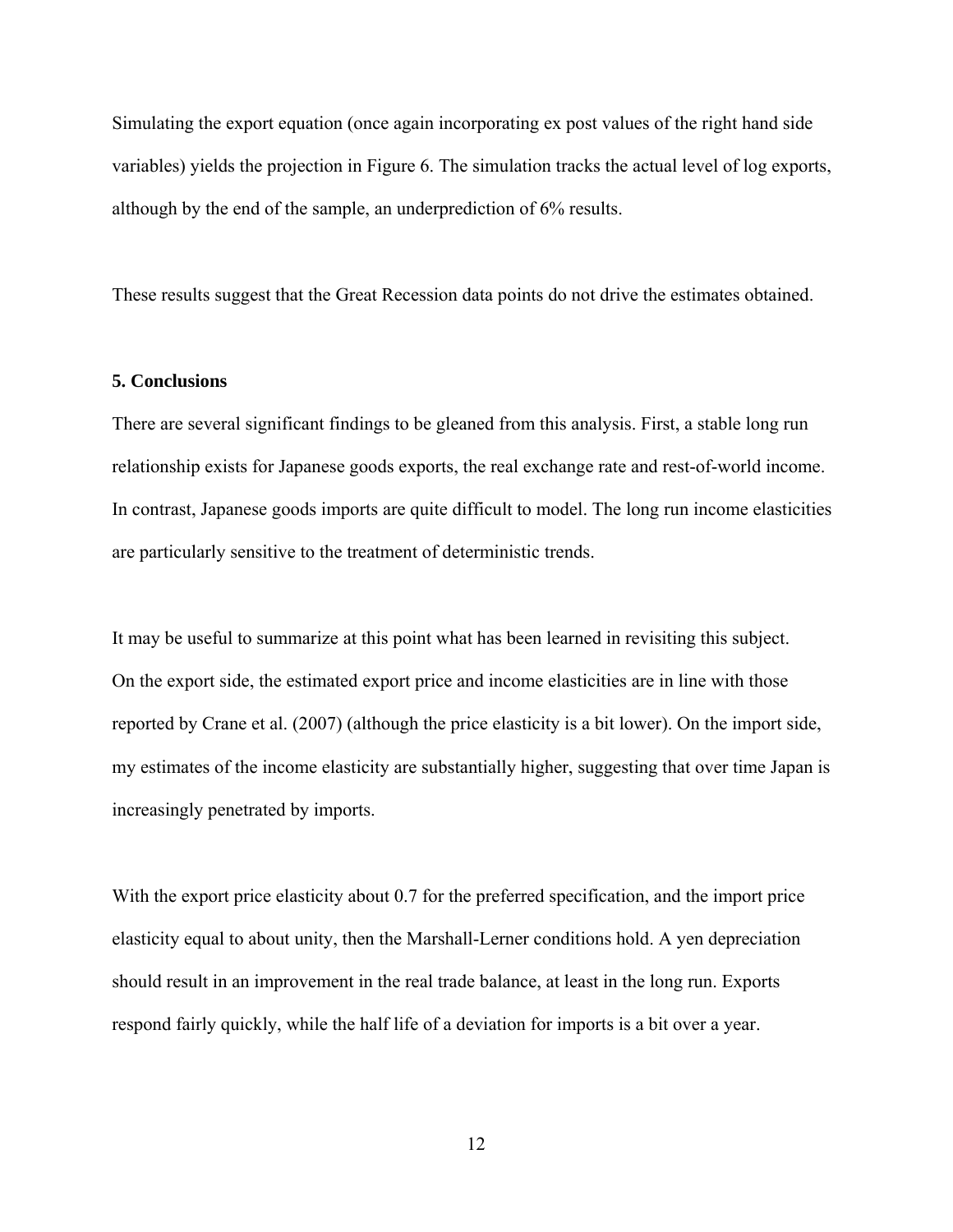#### **References**

Bannerjee, Anindya, Juan Dolado, John W. Galbraith and David Hendry, 1993, Co-integration, Error Correction, and the Econometric Analysis of Non-Stationary Data (Oxford: Oxford University Press).

Cheung, Yin-Wong and Kon. S. Lai, 1993, "Finite-Sample Sizes of Johansen's Likelihood Ratio Tests for Cointegration," Oxford Bulletin of Economics and Statistics 55(3): 313-328.

Chinn, Menzie, 2005, "Doomed to Deficits? Aggregate U.S. Trade Flows Revisited," *Review of World Economics* (141(3): 460-85.

Chinn, Menzie, 2006, "A Primer on Real Effective Exchange Rates: Determinants, Overvaluation, Trade Flows and Competitive Devaluations," *Open Economies Review 17*(1) (January): 115-143.

Crane, Leland, Meredith A. Crowley, and Saad Quayyum, 2007, "Understanding the evolution of trade deficits: Trade elasticities of industrialized countries," *Federal Reserve Bank of Chicago Economic Perspectives 4Q/2007*: 2-17.

Goldstein, Morris and Mohsin Khan, 1985, "Income and Price Effects in Foreign Trade," in R. Jones and P. Kenen (eds.), Handbook of International Economics, Vol. 2, (Amsterdam: Elsevier), Chapter 20.

Golub, Stephen, 1994, "Comparative Advantage, Exchange Rates and the Sectoral Trade Balances of the Major Industrial Countries," IMF Staff Papers 41, pp. 286-313.

Hooper, Peter, Karen Johnson and Jaime Marquez, 2000, "Trade Elasticities for G-7 Countries," Princeton Studies in International Economics No. 87 (Princeton, NJ: Princeton University).

Hooper, Peter, Karen Johnson and Jaime Marquez, 1998, "Trade elasticities for G-7 countries," International Finance Discussion Papers, Board of Governors of the Federal Reserve System, working paper, No. 609, April.

Johansen, Søren, 1988, "Statistical Analysis of Cointegrating Vectors," Journal of Economic Dynamics and Control 12: 231-54.

Johansen, Søren, and Katerina Juselius, 1990, "Maximum Likelihood Estimation and Inference on Cointegration - With Applications to the Demand for Money," Oxford Bulletin of Economics and Statistics 52: 169-210.

Rose, Andrew, 1991, "The Role of Exchange Rates in a Popular Model of International Trade: Does the 'Marshall-Lerner' Condition Hold?" Journal of International Economics 30: 301-316.

Zanello, Allesandro, and Dominique Desruelle, 1997, "A Primer on IMF's Information Notices System," Working Paper WP97/71 (Washington, DC: International Monetary Fund).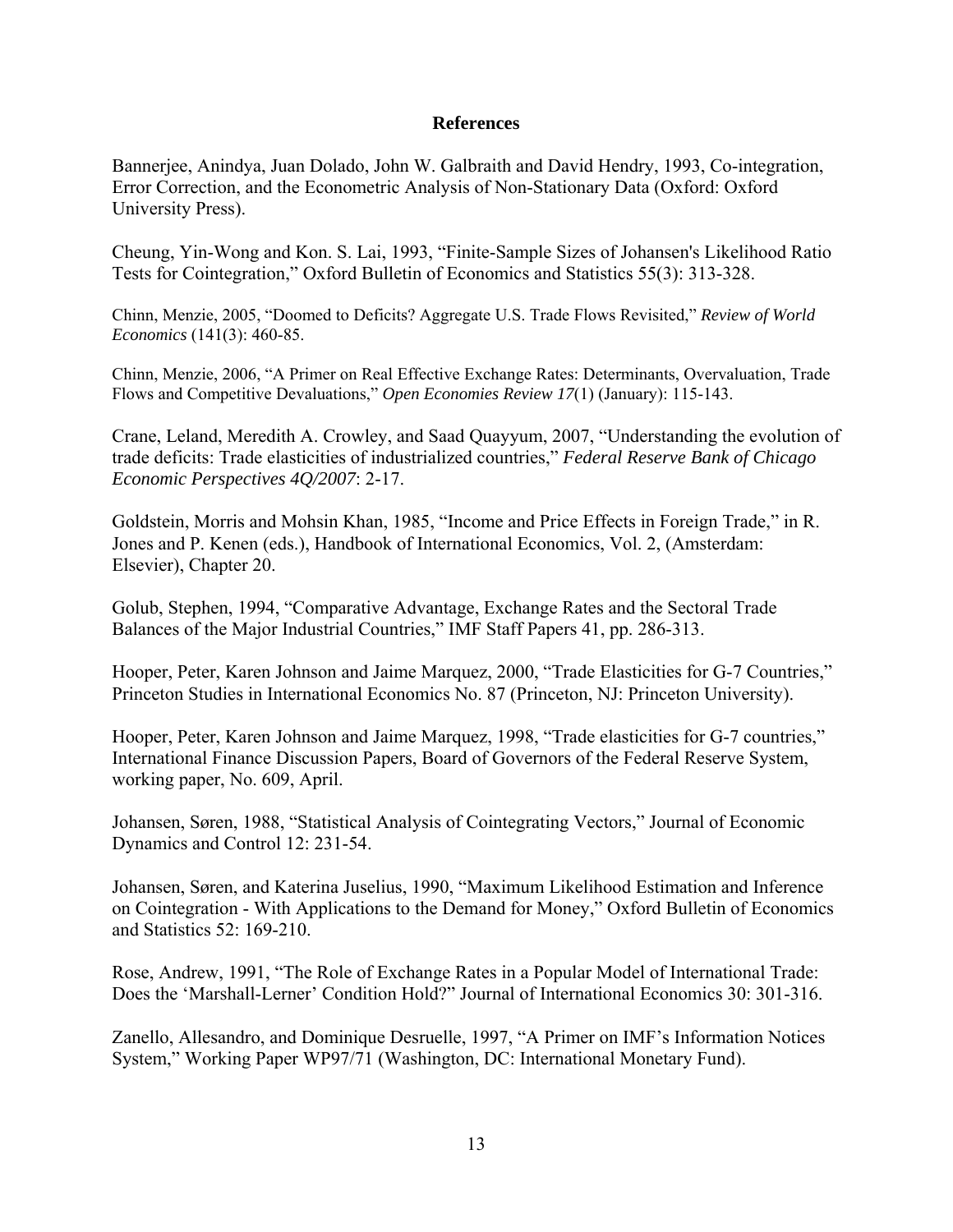|  |  |  |  | <b>Table 1: Total Goods Imports</b> |
|--|--|--|--|-------------------------------------|
|--|--|--|--|-------------------------------------|

|        | Pred  | CPI defl       | CPI defl       | ULC defl       | ULC defl       |
|--------|-------|----------------|----------------|----------------|----------------|
|        |       | $[1]$          | $[2]$          | $[3]$          | $[4]$          |
| Trace  |       | 44.55***       | 58.35***       | 39.73 ***      | 56.30***       |
| L-stat |       | 24.65***       | 24.70*         | 23.85**        | 27.89**        |
| CR's   |       | 1,1            | 2,0            | 1,0            | 1,0            |
|        |       |                |                |                |                |
| q      | $(-)$ | $-2.223***$    | $-1.458***$    | $-0.389***$    | $-0.154*$      |
|        |       | (0.489)        | (0.336)        | (0.130)        | (0.080)        |
| у      | $(+)$ | 7.679 ***      | 5.709 ***      | $5.254***$     | 2.897***       |
|        |       | (0.918)        | (1.628)        | (0.327)        | (0.528)        |
| time   |       |                | 0.002          |                | $0.004***$     |
|        |       |                | (0.004)        |                | (0.001)        |
|        |       |                |                |                |                |
| lag    |       | $\overline{2}$ | $\overline{2}$ | $\overline{2}$ | $\overline{2}$ |
| Ν      |       | 91             | 91             | 91             | 91             |
| Smpl   |       | 90Q1-12Q3      | 90Q1-12Q3      | 90Q1-12Q3      | 90Q1-12Q3      |
|        |       |                |                |                |                |
| Imp    |       | $-0.034***$    | $-0.053***$    | $-0.098***$    | $-0.202***$    |
|        |       | (0.011)        | (0.016)        | (0.032)        | (0.046)        |
| q      |       | $-0.032$       | $-0.036$       | 0.058          | $0.187**$      |
|        |       | (0.019)        | (0.028)        | (0.058)        | (0.086)        |
| у      |       | 0.005          | 0.007          | $0.028***$     | 0.016          |
|        |       | (0.004)        | (0007)         | (0.012)        | (0.019)        |

**Notes:** "Coeff" is the coefficient from equation (6) or (7). "Pred" indicates predicted sign. "Trace" (λ‐max) is the trace (maximum eigenvalue) test statistic for the null of zero cointegrating vectors against the alternative of one. CR is the number of cointegrating relations implied by the asymptotic critical values for the trace, λ-max statistics and 1% significance level. Critical values assume no exogenous regressors. Coefficients are long run parameter estimates from the Johansen procedure described in the text. Lag is the number of lags in the VAR specification of the system. N is the effective number of observations included in the regression. Smpl is the sample period. \*(\*\*)[\*\*\*] denotes significance at the 10%(5%)[1%] level.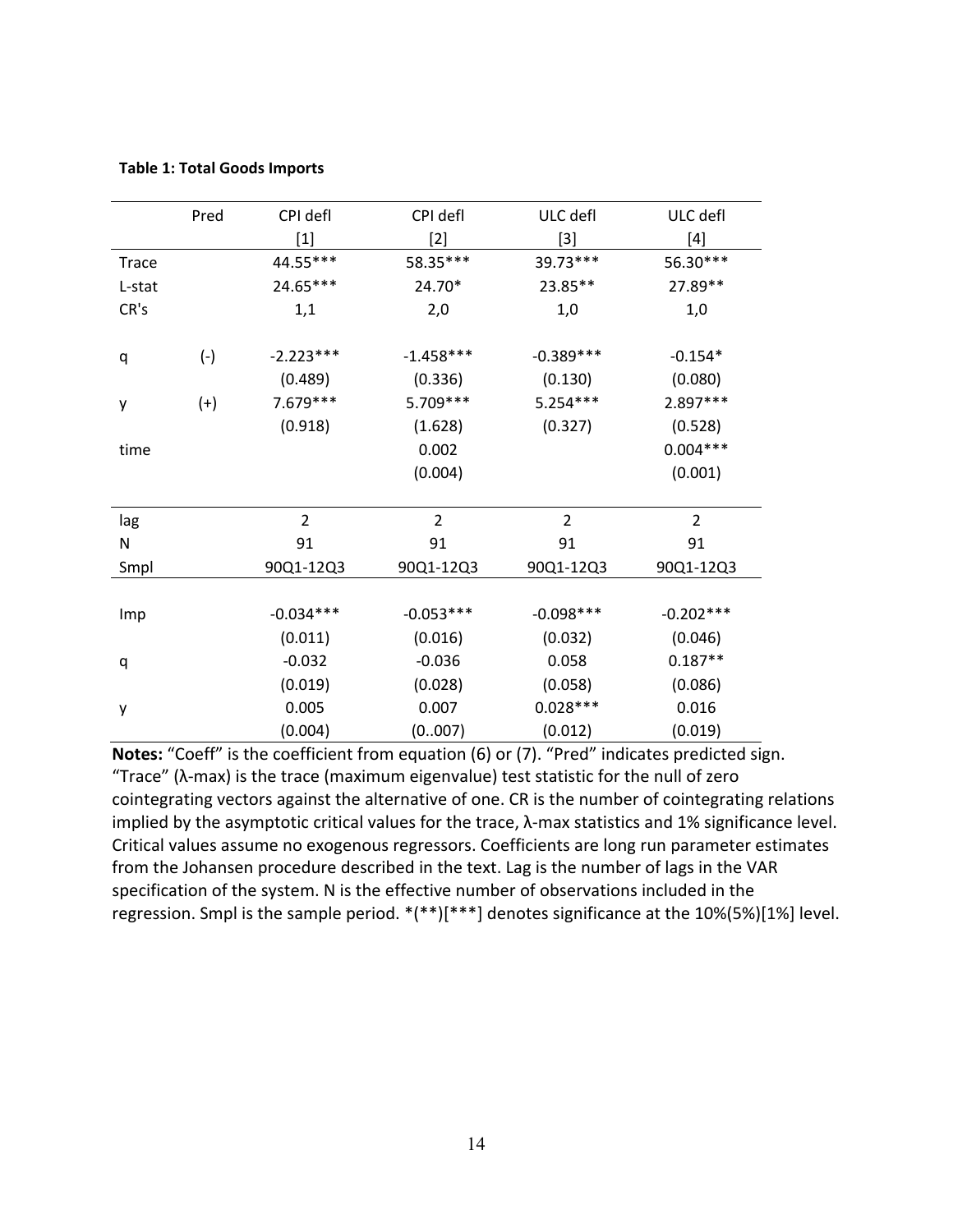|        | Pred  | CPI defl                     | CPI defl       | ULC defl       | ULC defl       |
|--------|-------|------------------------------|----------------|----------------|----------------|
|        |       | $[1]$                        | $[2]$          | $[3]$          | $[4]$          |
| Trace  |       | 56.30***                     | 58.20***       | 38.68***       | 56.13***       |
| L-stat |       | 27.90**                      | 26.35**        | 24.78**        | 28.82**        |
| CR's   |       | 1,0                          | 2,0            | 2,0            | 1,0            |
|        |       |                              |                |                |                |
| q      | $(-)$ | $-0.154*$                    | $-0.994***$    | $-0.588***$    | $-0.227***$    |
|        |       | (0.080)                      | (0.260)        | (0.182)        | (0.103)        |
| y      | $(+)$ | 2.897***                     | 4.952 ***      | $6.742***$     | $3.401***$     |
|        |       | (0.527)                      | (1.262)        | (0.459)        | (0.675)        |
| time   |       |                              | 0.005          |                | $0.006***$     |
|        |       |                              | (0.003)        |                | (0.002)        |
|        |       |                              |                |                |                |
| lag    |       | $\overline{2}$               | $\overline{2}$ | $\overline{2}$ | $\overline{2}$ |
| N      |       | 91                           | 91             | 91             | 91             |
| Smpl   |       | 90Q1-12Q3                    | 90Q1-12Q3      | 90Q1-12Q3      | 90Q1-12Q3      |
|        |       |                              |                |                |                |
| Imp    |       | $-0.202***$                  | $-0.112***$    | $-0.104***$    | $-0.223***$    |
|        |       | (0.046)                      | (0.027)        | (0.031)        | (0.048)        |
| q      |       | $0.187**$                    | $-0.026$       | 0.016          | 0.098          |
|        |       | (0.086)                      | (0.034)        | (0.041)        | (0.067)        |
| у      |       | $0.019***$<br>0.016<br>0.010 |                | 0.012          |                |
|        |       | (0.019)                      | (0008)         | (0.009)        | (0.014)        |

**Notes:** "Coeff" is the coefficient from equation (6) or (7). "Pred" indicates predicted sign. "Trace" (λ‐max) is the trace (maximum eigenvalue) test statistic for the null of zero cointegrating vectors against the alternative of one. CR is the number of cointegrating relations implied by the asymptotic critical values for the trace, λ-max statistics and 1% significance level. Critical values assume no exogenous regressors. Coefficients are long run parameter estimates from the Johansen procedure described in the text. Lag is the number of lags in the VAR specification of the system. N is the effective number of observations included in the regression. Smpl is the sample period. \*(\*\*)[\*\*\*] denotes significance at the 10%(5%)[1%] level.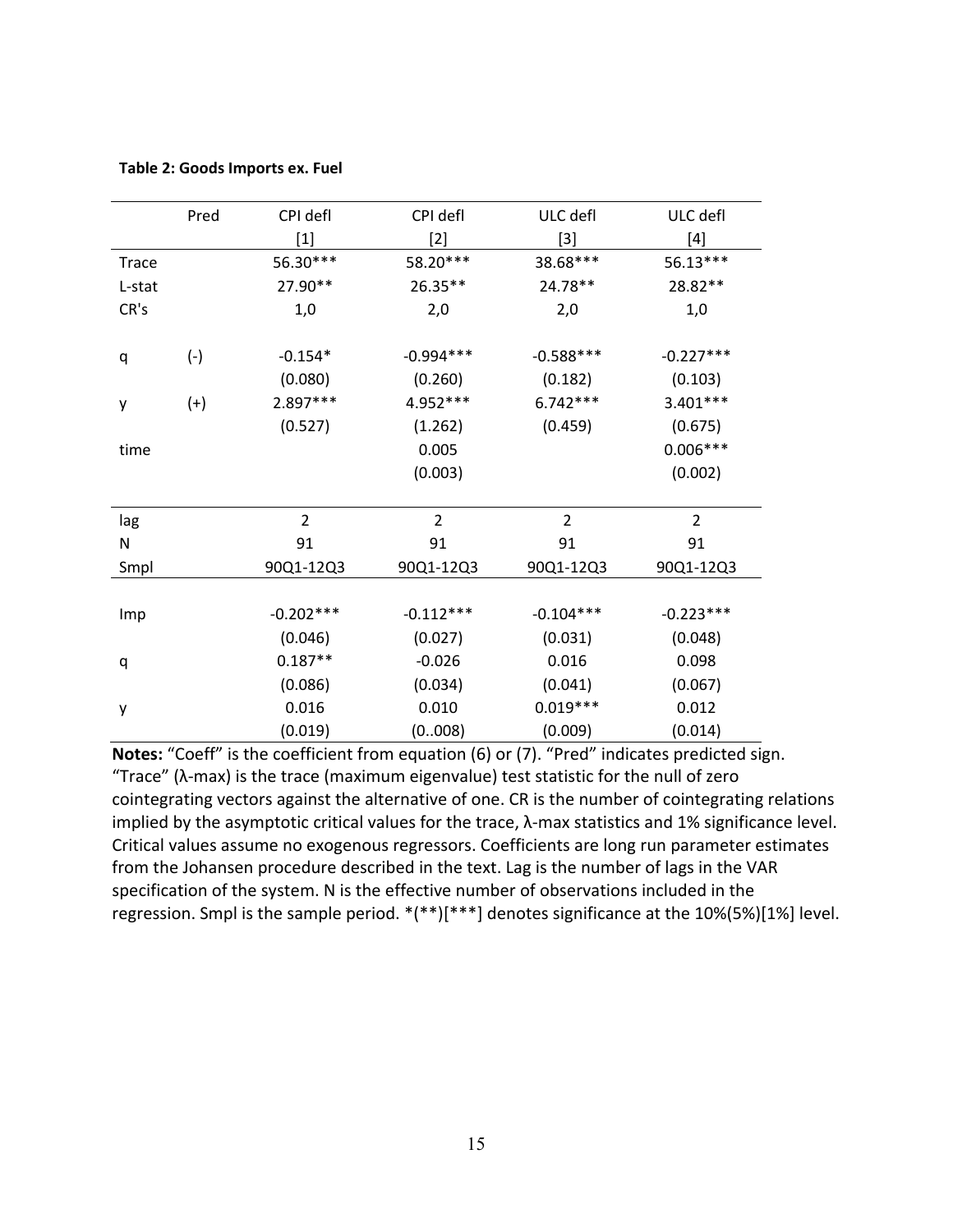|              | Pred  | CPI defl       | CPI defl       | ULC defl       | ULC defl       |
|--------------|-------|----------------|----------------|----------------|----------------|
|              |       | $[1]$          | $[2]$          | $[3]$          | $[4]$          |
| <b>Trace</b> |       | 42.54***       | 73.29***       | 49.27***       | $81.61***$     |
| L-stat       |       | 34.98***       | 53.02***       | 44.76***       | 64.18***       |
| CR's         |       | 1,1            | 1,1            | 1,1            | 1,1            |
|              |       |                |                |                |                |
| q            | $(+)$ | $0.364***$     | $0.658***$     | $0.293***$     | $0.426***$     |
|              |       | (0.067)        | (0.099)        | (0.036)        | (0.047)        |
| у            | $(+)$ | $1.043***$     | 3.985***       | $1.051***$     | $2.179***$     |
|              |       | (0.032)        | (0.957)        | (0.023)        | (0.609)        |
| time         |       |                | $0.049***$     |                | $0.031***$     |
|              |       |                | (0.009)        |                | (0.006)        |
|              |       |                |                |                |                |
| lag          |       | $\overline{2}$ | $\overline{2}$ | $\overline{2}$ | $\overline{2}$ |
| N            |       | 91             | 91             | 91             | 91             |
| Smpl         |       | 90Q1-12Q3      | 90Q1-12Q3      | 90Q1-12Q3      | 90Q1-12Q3      |
|              |       |                |                |                |                |
| Imp          |       | $-0.593***$    | $-0.423***$    | $-0.756***$    | $-0.603***$    |
|              |       | (0.095)        | (0.061)        | (0.103)        | (0.074)        |
| q            |       | $-0.024$       | 0.020          | $-0.120$       | $-0.063$       |
|              |       | (0.107)        | (0.071)        | (0.134)        | (0.101)        |
| у            |       | $-0.012***$    | $-0.013***$    | $-0.017***$    | $-0.019***$    |
|              |       | (0.004)        | (0002)         | (0.004)        | (0.003)        |

#### **Table 3: Goods Exports**

**Notes:** "Coeff" is the coefficient from equation (6) or (7). "Pred" indicates predicted sign. "Trace" (λ‐max) is the trace (maximum eigenvalue) test statistic for the null of zero cointegrating vectors against the alternative of one. CR is the number of cointegrating relations implied by the asymptotic critical values for the trace, λ-max statistics and 1% significance level. Critical values assume no exogenous regressors. Coefficients are long run parameter estimates from the Johansen procedure described in the text. Lag is the number of lags in the VAR specification of the system. N is the effective number of observations included in the regression. Smpl is the sample period. \*(\*\*)[\*\*\*] denotes significance at the 10%(5%)[1%] level.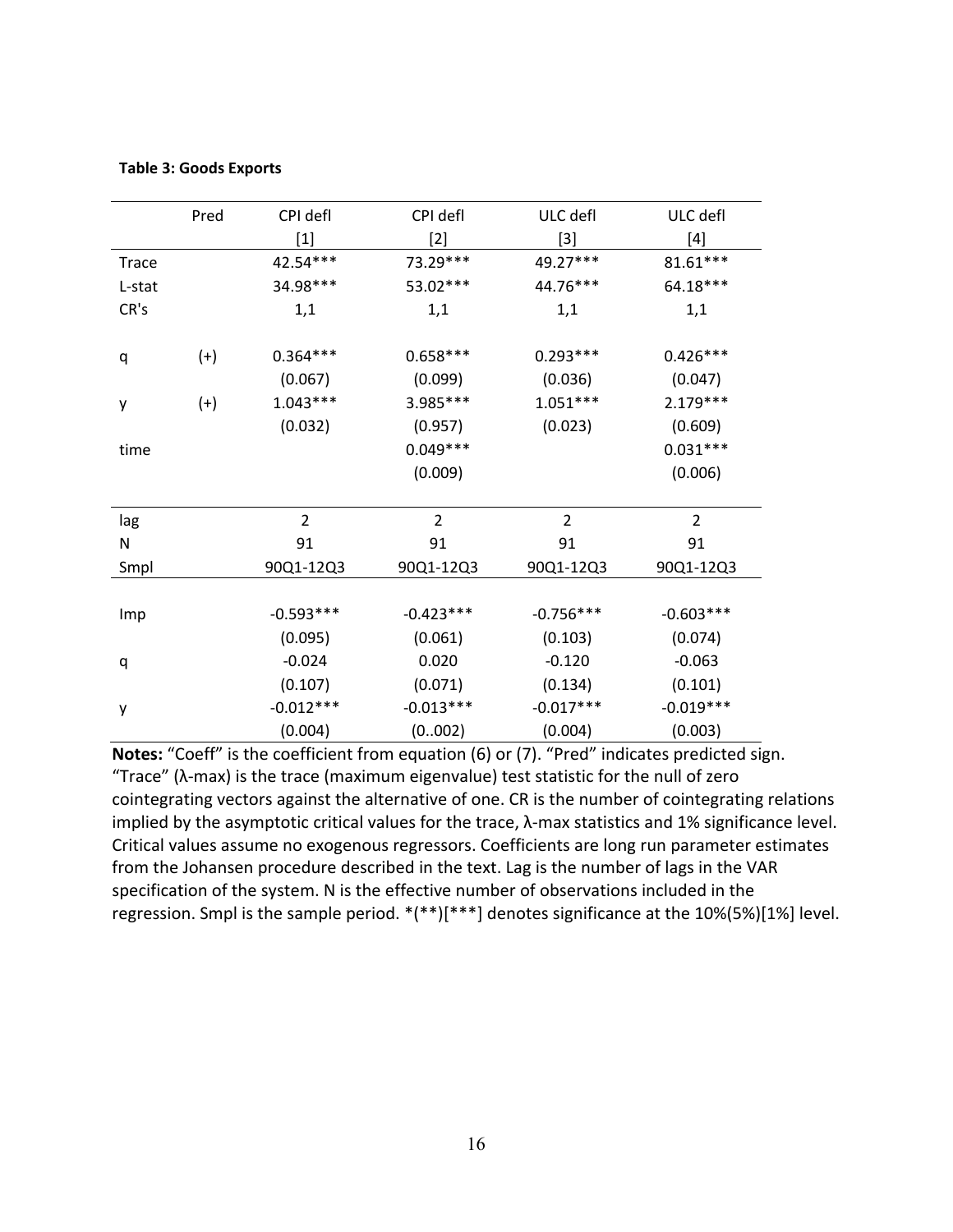#### **Table 4: Imports and Exports, Truncated Sample**

|              |       | Imports ex.-fuel | Exports        |
|--------------|-------|------------------|----------------|
|              | Pred  | CPI defl         | CPI defl       |
|              |       | $[1]$            | [2]            |
| <b>Trace</b> |       | 57.33***         | 30.11**        |
| L-stat       |       | 28.82**          | 23.96**        |
| CR's         |       | 1,0              | 0,0            |
|              |       |                  |                |
| q            | $(-)$ | $-1.990***$      | $0.483***$     |
|              |       | (0.414)          | (0.081)        |
| у            | $(+)$ | 2.889 ***        | $1.043***$     |
|              |       | (2.843)          | (0.054)        |
| time         |       | $0.015*$         |                |
|              |       | (0.008)          |                |
|              |       |                  |                |
| lag          |       | $\overline{2}$   | $\overline{2}$ |
| N            |       | 72               | 72             |
| Smpl         |       | 90Q1-07Q4        | 90Q1-07.4      |
|              |       |                  |                |
| Imp          |       | $-0.064***$      | $-0.250***$    |
|              |       | (0.015)          | (0.055)        |
| q            |       | $-0.016$         | 0.149          |
|              |       | (0.021)          | (0.119)        |
| у            |       | 0.006            | $-0.002$       |
|              |       | (0.004)          | (0.003)        |

**Notes:** "Coeff" is the coefficient from equation (6) or (7). "Pred" indicates predicted sign. "Trace" (λ‐max) is the trace (maximum eigenvalue) test statistic for the null of zero cointegrating vectors against the alternative of one. CR is the number of cointegrating relations implied by the asymptotic critical values for the trace, λ-max statistics and 1% significance level. Critical values assume no exogenous regressors. Coefficients are long run parameter estimates from the Johansen procedure described in the text. Lag is the number of lags in the VAR specification of the system. N is the effective number of observations included in the regression. Smpl is the sample period.  $*(**)[***]$  denotes significance at the 10%(5%)[1%] level.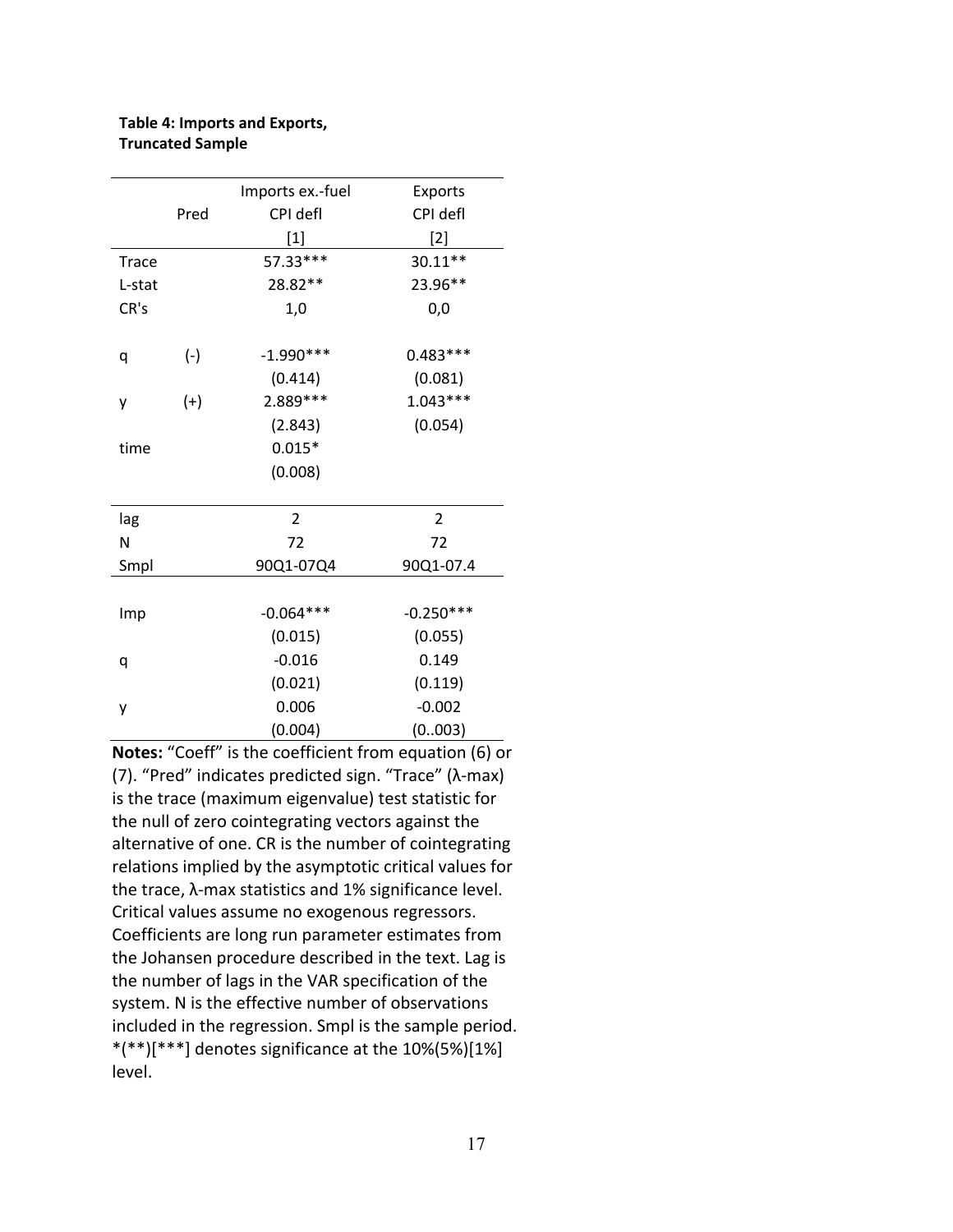

**Figure 1:** Net exports to GDP and net exports ex. mineral fuels imports to GDP. Source: OECD and author's calculations. Gray shading denotes data not included in regressions.



**Figure 2:** Log real goods imports and goods imports ex. mineral fuels, and real GDP, in billions of Ch.2005 yen. Source: OECD, and author's calculations. Gray shading denotes data not included in regressions.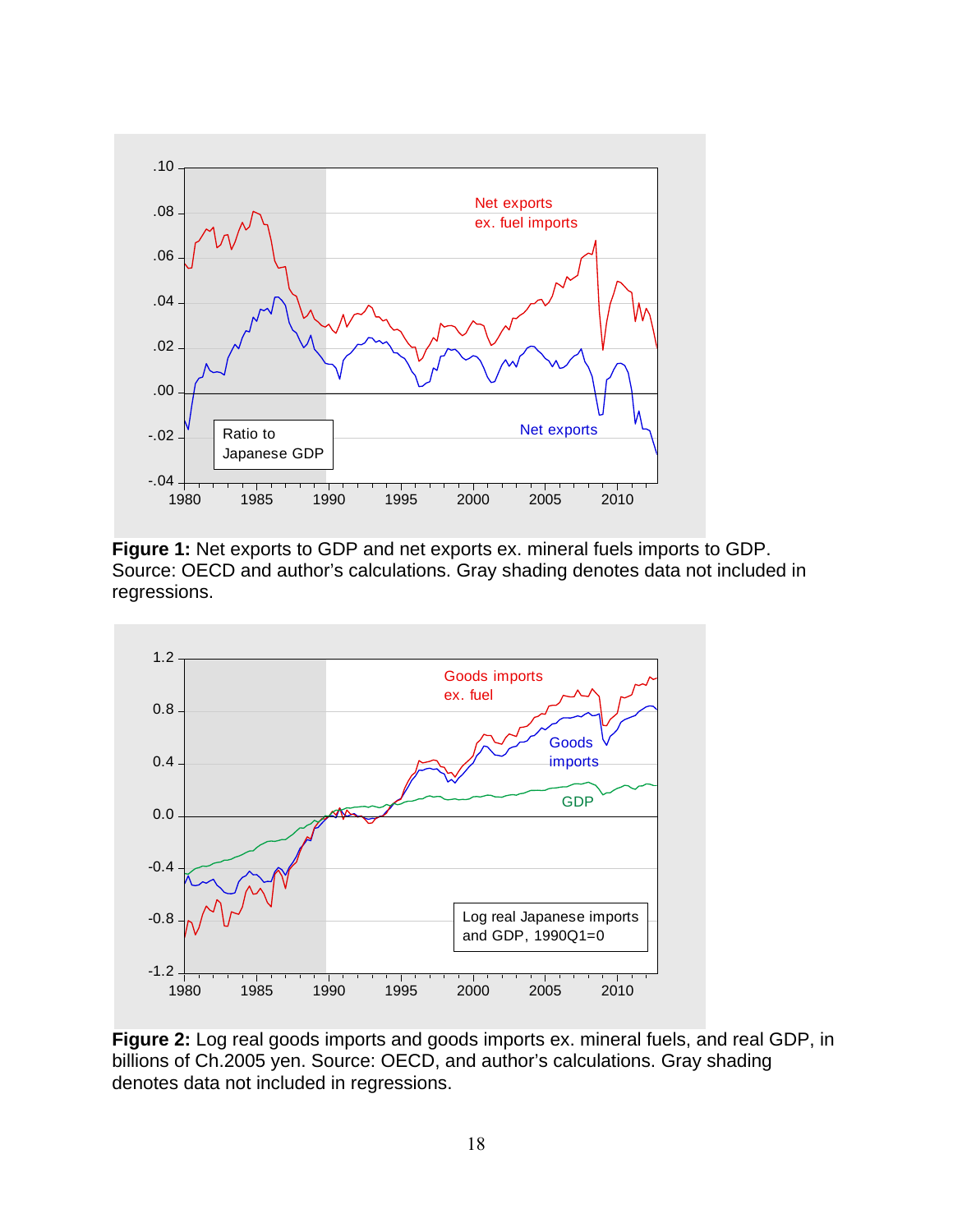

**Figure 3:** Log real goods exports, in billions of Ch.2005 yen, and real Rest-of-World GDP. Source: OECD and author's calculations. Gray shading denotes data not included in regressions.



**Figure 4:** Log real CPI deflated exchange rate of the yen (blue) and unit labor cost deflated rate (red), 2005=0. Source: IMF. Gray shading denotes data not included in regressions.